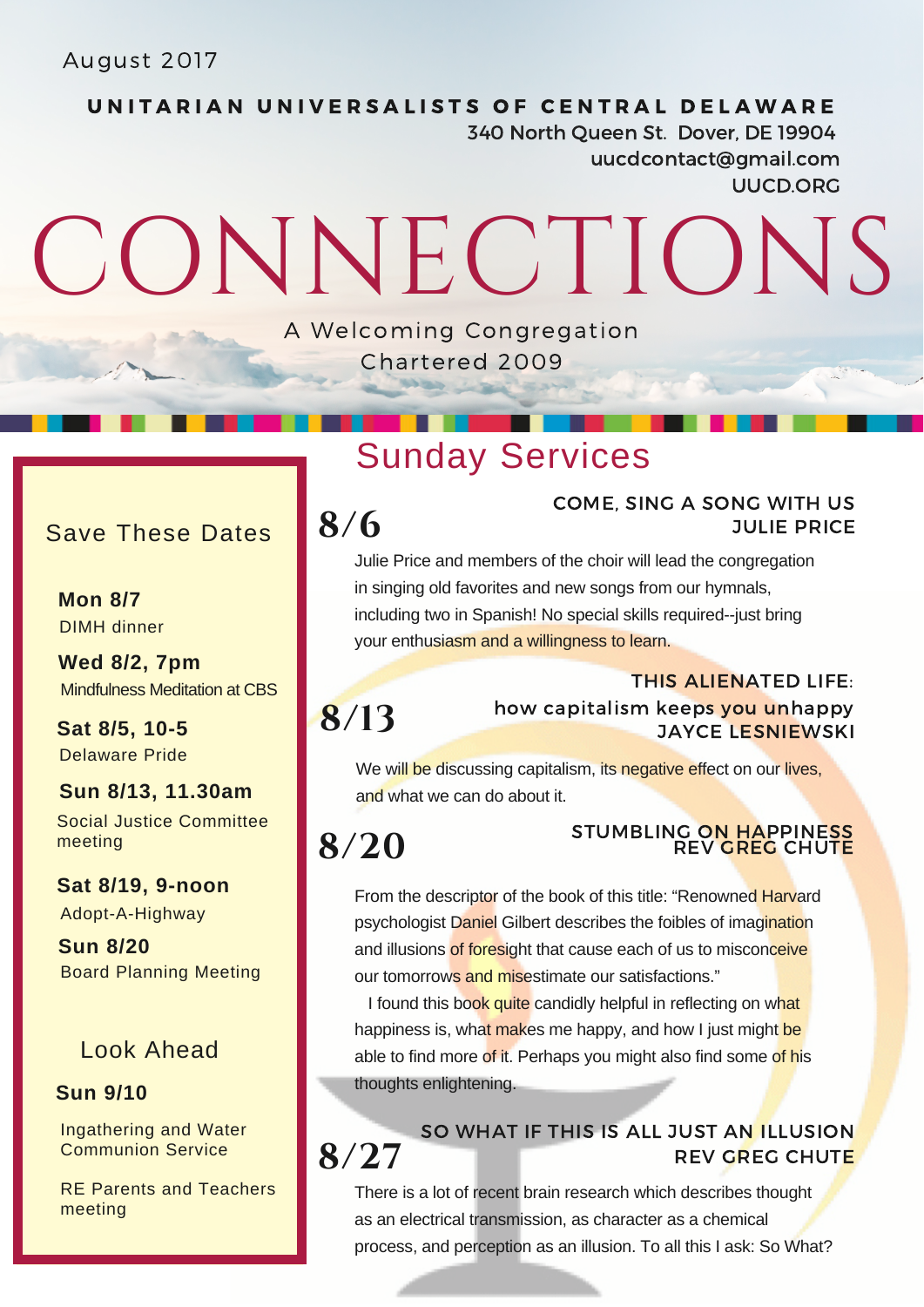

## A NOTE FROM OUR PRESIDENT

As I read our update yesterday I am so sorry to hear about Paul Russell's passing, but I am thankful for having known him. My thoughts are with Sara, Benjamin and the rest of the Russell family.

This month has been busy with trips, work groups and planning in all aspects of our community. I hope everyone has started planning for the "UUCD Extended Family" groups gatherings. Central Extended Family will be having a "Pot Luck" at my house on August 10th. The board will not be having a standard meeting this month, we will meet for our year planning on the 20th after church. Regular monthly board meetings will

resume in September, scheduling will be announced after our meeting.

Planning for the coming Religious Education year has begun. The RE team met on July 26th to get things started. The Parents and Teachers Meeting is Sunday September 10th after the service. This is for all parents as we prepare for starting classes or service projects for all ages. Your participation is needed so that classes can begin the 17th. Susan Guiteras and Sarah Unruh are team leads and Mara Ormond is child care team lead.

Working together we will provide the best for all our young UUs. I'm really excited to see the projects and growth in our children.

-Kerry

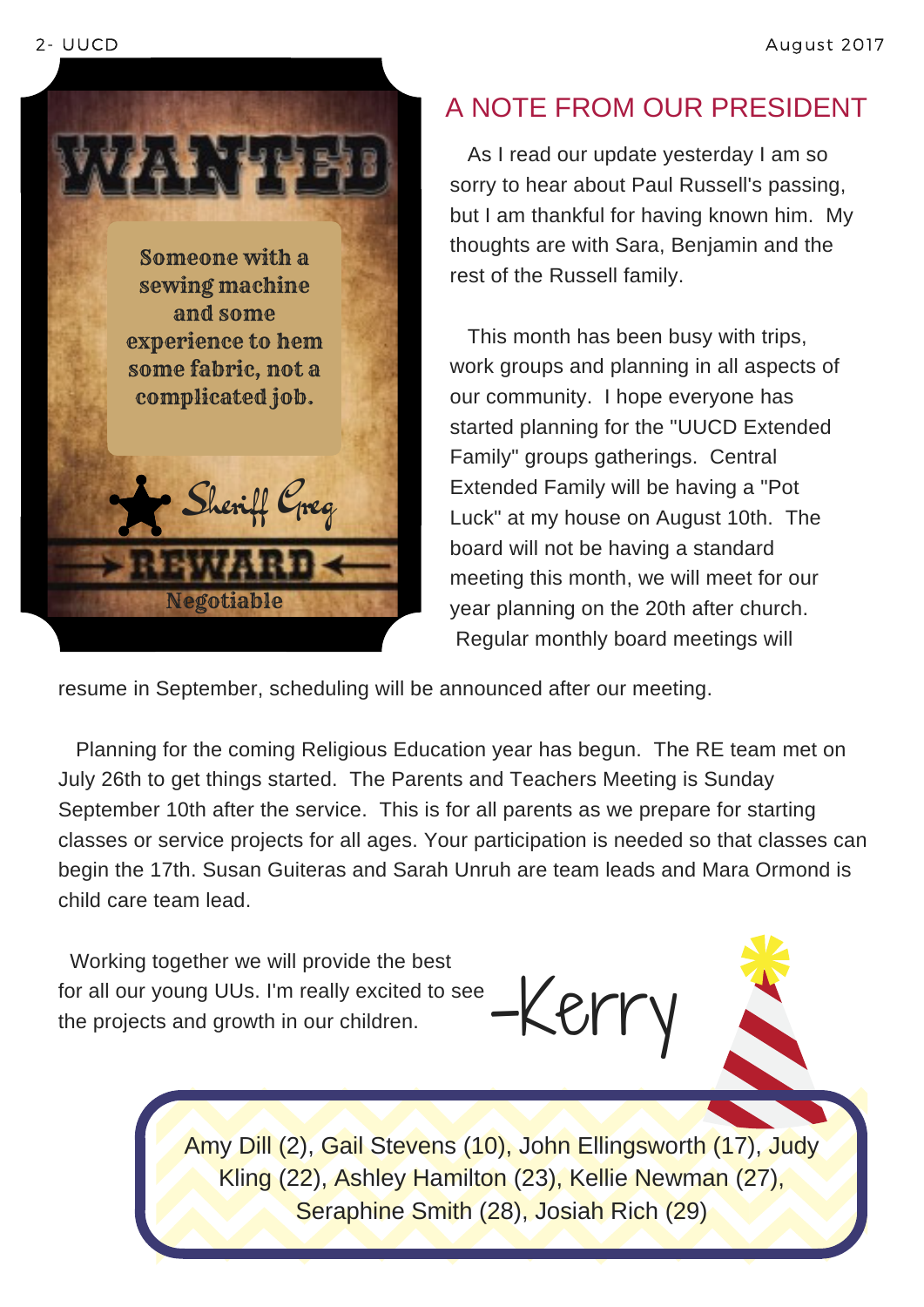Anyone interested in a bus trip this Fall to the Met for a Saturday opera matinee in NY?

**8/6:**

**8/13:**

If interested contact Greg.

September 10th is our UUCD Ingathering/Water Communion Service. Remember to collect and bring along a sample of water from your special/sacred place to bless our community.

Sheryl Winsby and Tom Gower Kerry and Casey McElwee **8/20: 8/27:**

Esther Curtis and Chris Dawson

Kathy Veit and Cathy Marsh

**FELLOWSHIP SCHEDULE**

Saturday, August 5th, 10 to 5 is the 10th Annual Delaware Pride

Event on Legislative Mall. The Delmarva UU Cluster will have a booth representing our congregations and denomination. Stop by to visit and enjoy.

Can you help Alex Conall move from Apt B13 to Apt D26 in Lake Club Apartments at 400 N Dupont Hwy. on August 26th?

If interested, please email alexconall@gmail.com.

Also include any food restrictions that would apply to a Domino's Pizza order.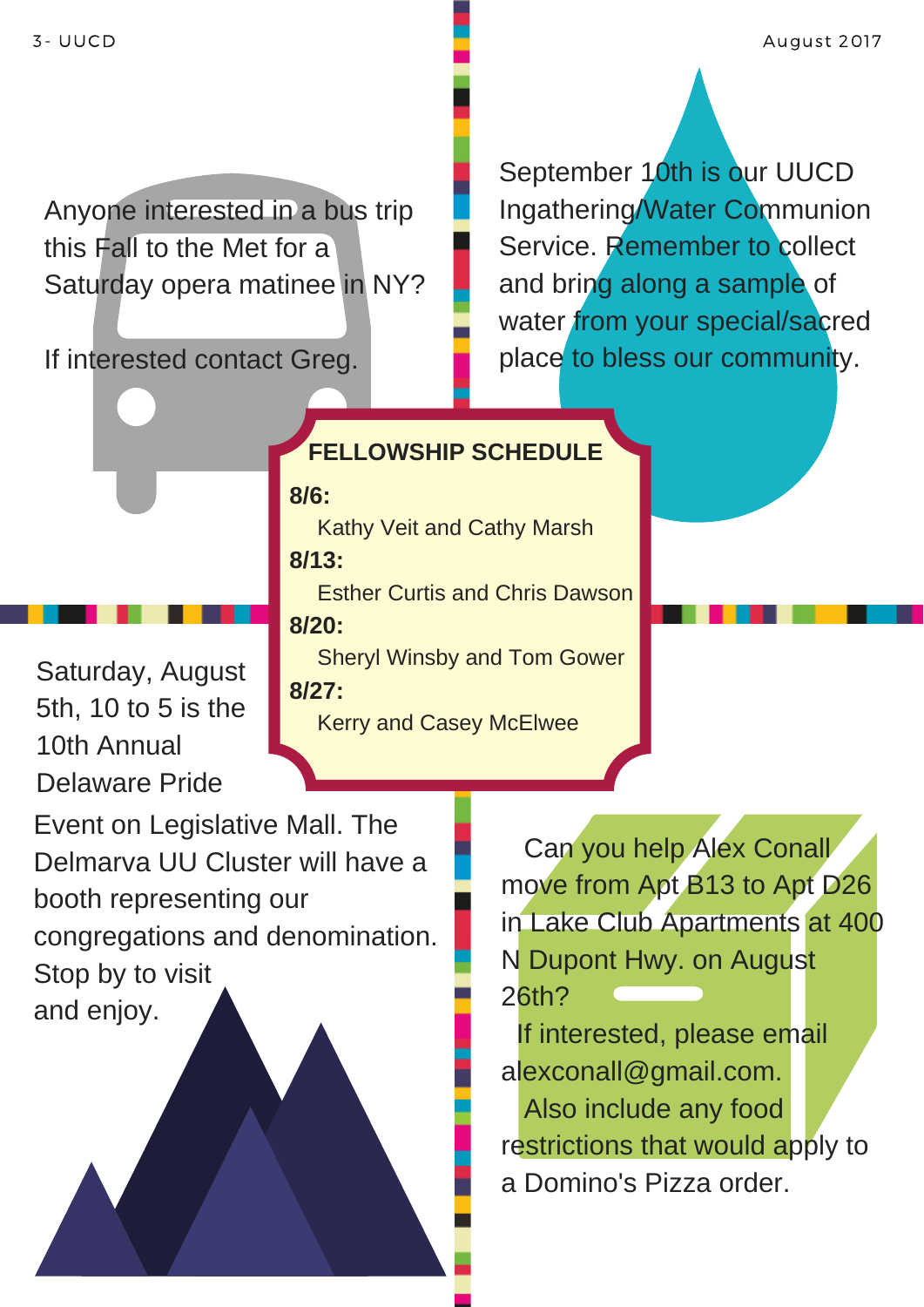# **F O O D F O R T H O U G H T Rev Greg Chute**

Some of you may recall that I did a reflection on "My Bucket List" last year. The point (if you missed it, or I didn't make it) was that the list we might come up with says volumes about who we are. What makes it onto our individual bucket list says a lot about our priorities, our ambitions, our values. Making a bucket list might be a valuable spiritual practice well worth the time and effort.

I mention this because I recently saw a show on ESPN about a tri-athlete in Australia named Terry who made his list. At 24 his best longtime friend and school chum died in a tragic accident. The shock awoke in him the perennial questions of who am I? and what am I doing with my life? So he sat down and composed his list of 100 things he wanted to do. Some random entries are:

- 1 running with the bulls
- 10 chase a tornado
- 13 be in a medical trial
- 22 be in a boxing match
- 26 help a stranger
- 29 spend one week in silence
- 34 kiss a celebrity
- 54 scooter across Australia
- 58 sky dive naked
- 79 live with a tribe for one week
- 82 hitchhike across America
- 88 grow a beard

The question is not WHAT am I going to be when I  $\frac{\text{num} \cdot \text{genig}}{\text{row up}}$ ; the question is  $\text{WMO}$ am I going to be when I grow up.

# Goldie Hawn

I suppose Terry's list does say a lot about him: who he is, his values, priorities and peculiar ambitions. As he started out in pursuit of accomplishing his list, he began to achieve a certain notoriety in the media. His list was published and his progress enthusiastically followed. I don't recall reading anything about Terry here in the US, but in Australia celebrities began calling him offering to be kissed. One young man partially paralyzed and confined to a wheel chair picked up on # 26 and called Terry. Mark had always wanted to be in a half-marathon and wondered if Terry might help him. Terry agreed, began training, and eventually pushed Mark in his wheel chair through the 13 ½ mile course. Of course this made the news and further increased Terry's popular appeal.